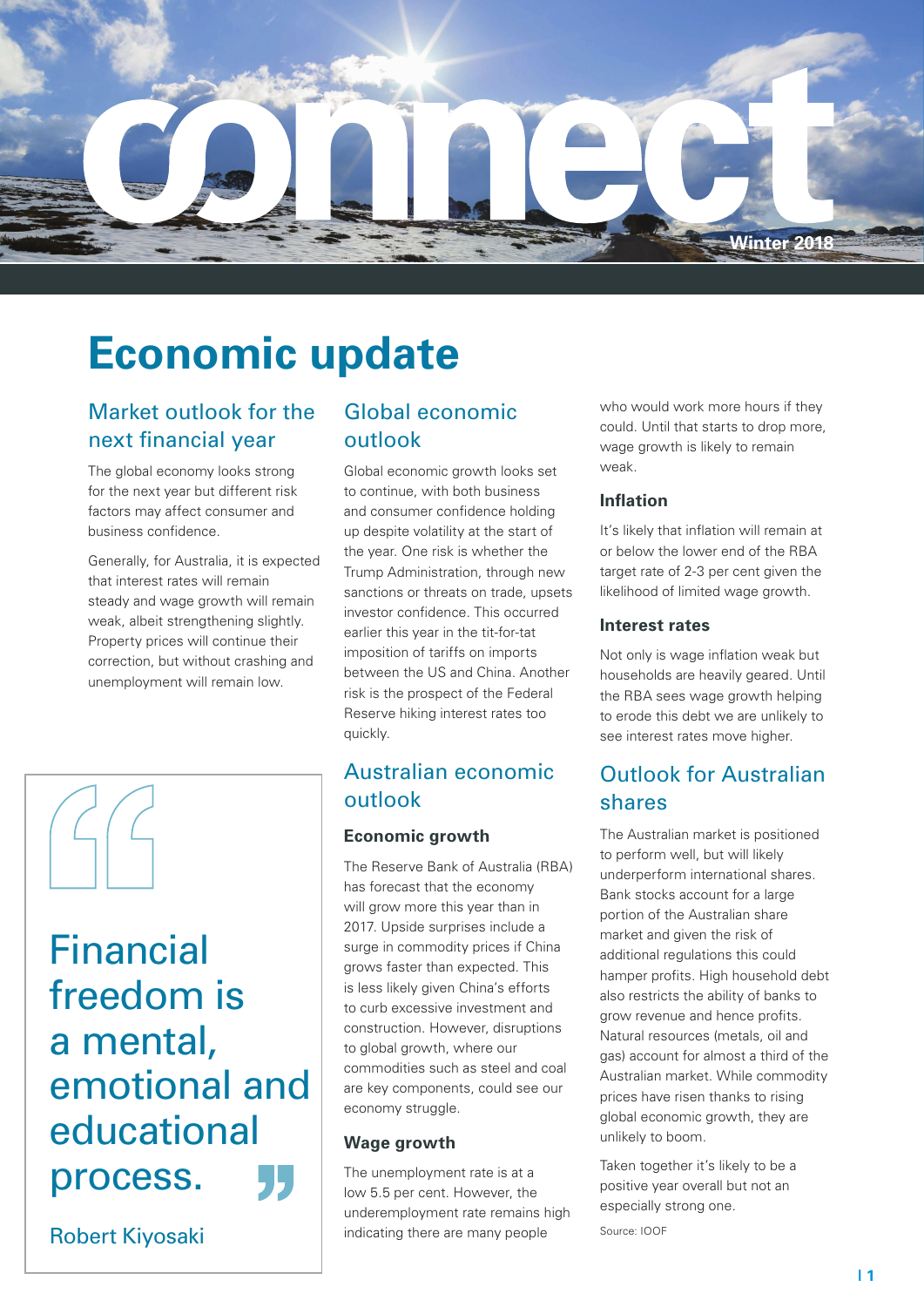# **Tax tips and tax return hints**

The End of Financial Year is almost upon us. To help you complete your tax return, we've provided an overview of the types of tax offsets and deductions you may be entitled to claim plus some handy tax tips and hints.

#### **Tax offsets and deductions**

You may be entitled to the following tax offsets (rebates) and deductions for the year ended 30 June 2018.

# **Private health insurance offset**

Depending on your income and age, you may be eligible for a tax offset of up to 35 per cent on your health insurance.

If you haven't claimed a reduced premium from your health fund, then you can claim an offset in your tax return.

## **Spouse super contribution offset**

If you made personal superannuation contributions on behalf of a spouse, there is a tax offset of up to \$540 per year. This is available for spouse contributions of up to \$3,000 per year, where your spouse earns less than \$37,000 per year, and a partial tax offset for spousal income up to \$40,000 per year.

# **Net medical expenses tax offset**

You may be eligible for this tax offset until 30 June 2019, if you have out-ofpocket medical expenses relating to disability aids, attendant care or aged care.

# **Child care subsidy**

From 2 July 2018, the Child Care Subsidy (CCS) replaces the Child Care Benefit and the Child Care Rebate. If you currently receive assistance with child care fees, you need to complete an online Child Care Subsidy assessment using your Centrelink online account through myGov. If you don't need assistance with child care

fees until after 2 July 2018, you can start claiming the CCS using your Centrelink online account through myGov after that date.

The CCS is calculated based on your family income. If your family earns \$186,958 or less, you won't have an annual cap on your CCS. If your family earns more than \$186,958 and under \$351,248, your CCS will be subsidized up to the annual cap of \$10,190 per child each financial year. The CCS is not payable if your family income is \$351,248 or more.

To be eligible, your child must meet immunisation requirements and be 13 or under and not attending secondary school unless an exemption applies.

## **Senior Australians pensioner tax offset**

If you are eligible for the senior Australians pensioner tax offset (SAPTO) you are able to earn more income before you have to pay tax and the Medicare levy. In the 2017/18 financial year, you will pay no tax on an annual income less than:

- **•** singles \$32,279 (a reduced offset applies to incomes up to \$50,119)
- **•** couples (each) \$28,974 (a reduced offset applies to incomes up to \$41,790).

#### **Super tax hints**

Superannuation is a very tax-effective vehicle to save for retirement. Following are some tips to help you maximise your super.

### **Contribution limits**

For the 2017/18 financial year, nonconcessional (or after tax) super contributions are capped at \$100,000 per person per year or \$300,000 over three years using the bring

forward provisions, subject to your total super balance at 30 June the previous financial year. Concessional contributions, or those made with pretax money, are limited to \$25,000 per person per year.

### **Salary sacrifice**

A salary sacrifice strategy allows you to make contributions to super from your pre-tax salary. Your salary is then reduced by the amount you choose to sacrifice. The benefits of this are two-fold: not only does your super balance increase, but this strategy could also reduce your taxable income and therefore the amount of tax you pay. Also, super contributions are concessionally taxed at just 15 per cent (up to 30 per cent for individuals with income over \$250,000) instead of your marginal tax rate, which could be as high as 47 per cent.

## **Personal deductible contributions**

From 1 July 2017, if you are eligible to contribute to super, you may make voluntary personal contributions and claim a tax deduction up to your concessional contribution cap. .

This gives you greater flexibility to top up your concessional contributions made by your employer, especially if your employer does not offer salary sacrifice. For instance, you can time your final contributions leading up to 30 June each year and make the most of your concessional contribution limits and the resulting tax benefits.

For more information, speak to your financial adviser.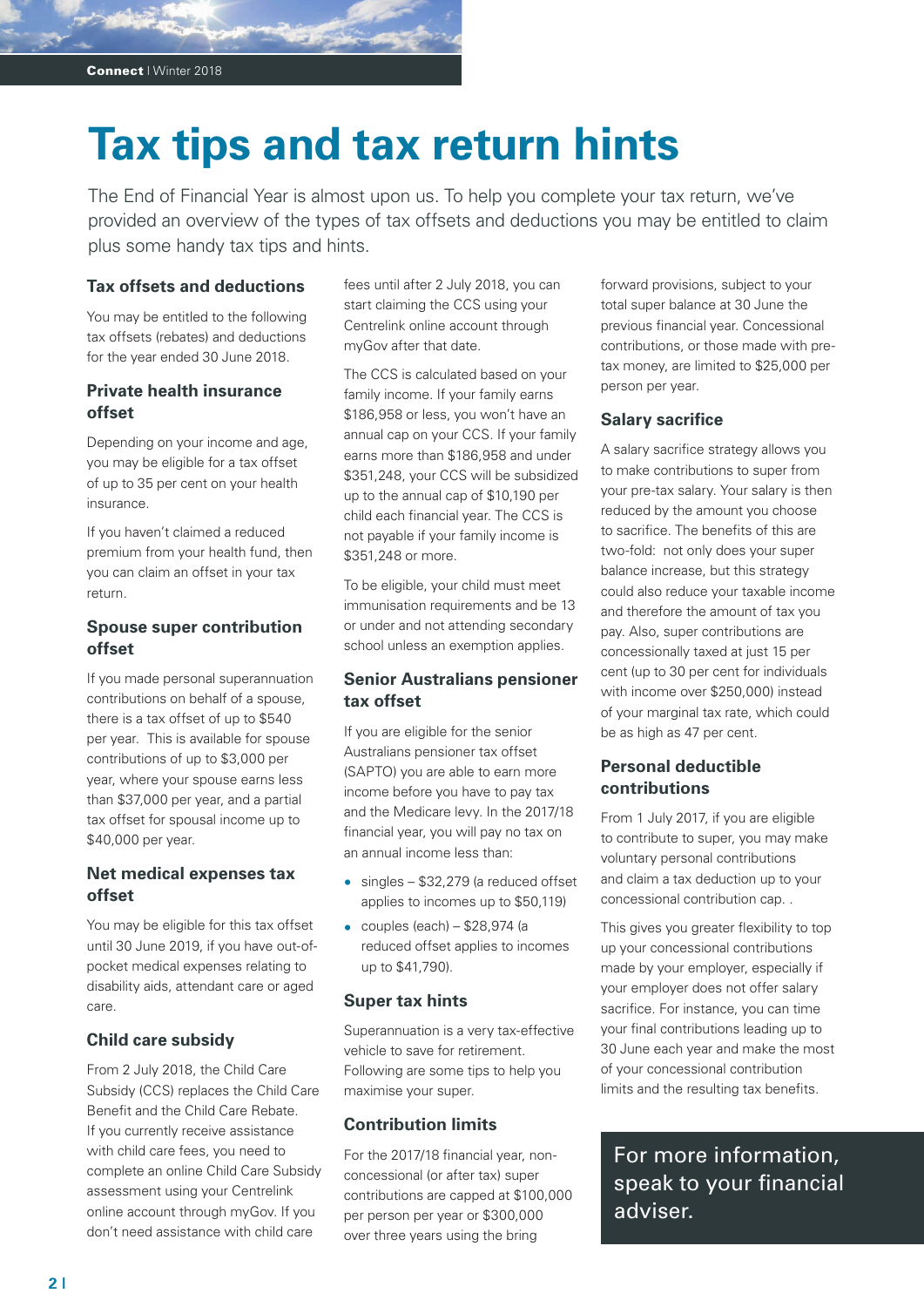#### **Super co-contributions**

If you receive at least 10 per cent of your income from employment or self-employment and you earn less than \$36,813, you may be eligible for the maximum super co-contribution of \$500 from the Government for an after tax contribution to super of \$1,000. The co-contribution phases out once you earn \$51,813 or more.

The ATO uses information on your income tax return and contribution information from your super fund to determine your eligibility.

#### **Super splitting**

If you want to split your super contributions with your spouse, don't forget this usually can only be done in the year after the contributions were made. Therefore, from 1 July 2018, you may be able to split up to 85 per cent of any concessional (or pretax) contributions you made during the 2017/18 financial year with your spouse.

Apart from making the most of your super, there are other ways you can minimise your tax liability.

#### **Capital gains and losses**

A capital gain arising from the sale of an investment property or shares and capital losses can be used to offset the capital gains. For example, you may have sold investments that were no longer appropriate for your circumstances and any capital losses realised as a result can be offset against any capital gains you have realised throughout the year. Unused losses can be carried forward to offset capital gains in future years.

Specialist advice should be sought before making changes to your investments.

#### **Prepaying interest**

If you have an investment loan you can arrange to prepay the interest on that loan up to 12 months and claim a tax deduction in the same year the interest was prepaid.

#### **Negative gearing**

Negative gearing is another strategy used to manage tax liabilities. Geared investments use borrowed funds to enable a higher level of investment than would otherwise be possible. Negative gearing refers to the cost of borrowing exceeding the income generated by the investment.

This difference is an allowable tax deduction. If you invest in shares, you may obtain imputation credits which can be used to further reduce the amount of tax you pay.

#### **Income protection insurance**

If you hold an income protection policy in your name, then any premium payments you make are tax deductible.

#### **Tax rates for 2017/18**

Note: Medicare levy of 2 per cent will also apply where applicable.

| Individual tax rates for the year<br>ended 30 June 2018 |                                                      |
|---------------------------------------------------------|------------------------------------------------------|
| Up to<br>\$18,200                                       | Nil                                                  |
| \$18,201 to<br>\$37,000                                 | 19% of the portion<br>over \$18,200                  |
| \$37,001 to<br>\$87,000                                 | $$3.572 + 32.5\%$<br>of the portion over<br>\$37,000 |
| \$87,001 to<br>\$180,000                                | $$19,822 + 37\%$ of<br>the portion over<br>\$87,000  |
| Over<br>\$180,000                                       | $$54.232 + 45\%$ of<br>the portion over<br>\$180,000 |

Source: IOOF

# **Top five reasons to be cheerful!**

Do you ever listen to the news and find yourself thinking that the world has gone to the dogs? But look beyond what the media calls news and there also are a lot of things going right.

- **1.** Over the last 25 years, two billion people globally have moved out of extreme poverty.<sup>1</sup>
- **2.** Over the same period, mortality rates among children under the age of five have fallen by 53%.<sup>1</sup>
- **3.** Globally, life expectancy has increased by 5.0 years.<sup>2</sup>
- **4.** Access to financial services has greatly expanded in developing countries. Among the poorest households within developing economies, the share without a bank account fell by 17% on average between 2011 and 2014.<sup>3</sup>
- **5.** The world is exploring new sources of renewable energy. In 2014, renewable energy such as wind and solar expanded at its fastest rate to date and accounted for more than 45% of net additions to world capacity in the power sector.4

#### Keeping those good things in mind can help when you feel overwhelmed by all the bad news.

1.'Human Development Report 2015: Work for Human Development, UN' 2.'World Health Statistics 2016', World Health Organisation 3.'The Global Findex Database 2014: Measuring Financial Inclusion Around the World', World Bank 4.'Renewable Energy Market Report 2015', International Energy Agency Source: Dimensional Fund Advisors